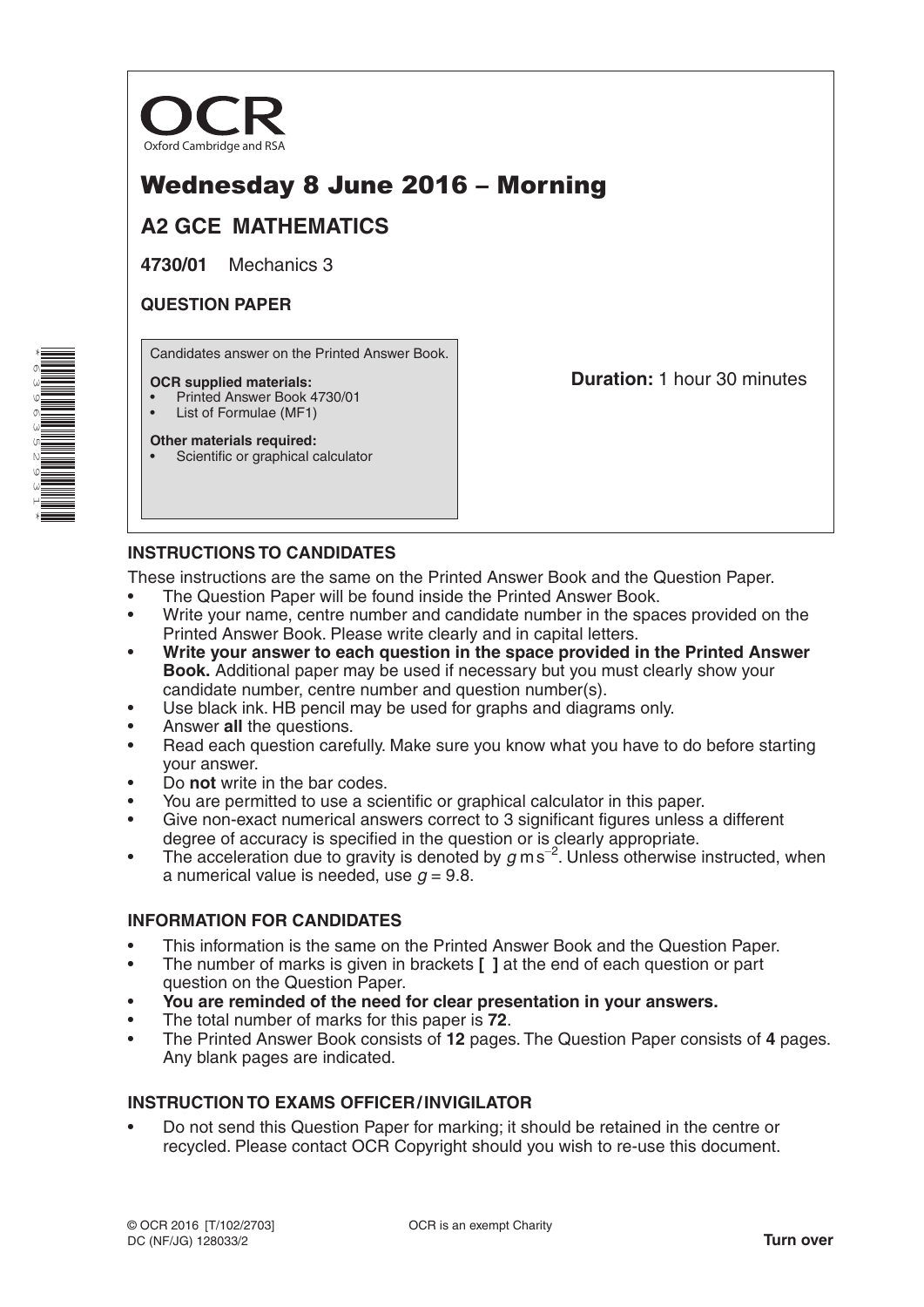

A particle *P* of mass 0.3 kg is moving with speed  $0.4 \text{ m s}^{-1}$  in a straight line on a smooth horizontal surface when it is struck by a horizontal impulse. After the impulse acts  $P$  has speed  $0.6 \text{ m s}^{-1}$  and is moving in a direction making an angle 30° with its original direction of motion (see diagram).

**(i)** Find the magnitude of the impulse and the angle its line of action makes with the original direction of motion of *P*. **[4]**

Subsequently a second impulse acts on *P*. After this second impulse acts, *P* again moves from left to right with speed  $0.4 \text{ m s}^{-1}$  in a direction parallel to its original direction of motion.

- **(ii)** State the magnitude of the second impulse, and show the direction of the second impulse on a diagram. **[2]**
- **2** A particle Q of mass 0.2kg is projected horizontally with velocity 4ms<sup>-1</sup> from a fixed point A on a smooth horizontal surface. At time *t*s after projection *Q* is *x*m from *A* and is moving away from *A* with velocity  $v \text{ m s}^{-1}$ . There is a force of 3 cos 2*t* N acting on  $\overline{Q}$  in the positive *x*-direction.
	- **(i)** Find an expression for the velocity of  $O$  at time  $t$ . State the maximum and minimum values of the velocity of *Q* as *t* varies.  $[4]$
- (ii) Find the average velocity of *Q* between times  $t = \pi$  and  $t = \frac{3}{2}\pi$ . [4]

**3** 

**1** 



Two uniform smooth spheres *A* and *B*, of equal radius, have masses 2*m*kg and 3*m*kg respectively. The spheres are approaching each other on a horizontal surface when they collide. Before the collision *A* is moving with speed 5 ms<sup>-1</sup> in a direction making an angle  $\alpha$  with the line of centres, where  $\cos \alpha = \frac{4}{5}$ , and *B* is moving with speed  $3\frac{1}{4}$  m s<sup>-1</sup> in a direction making an angle  $\beta$  with the line of centres, where  $\cos \beta = \frac{5}{13}$ . A straight vertical wall is situated to the right of *B*, perpendicular to the line of centres (see diagram). The coefficient of restitution between *A* and *B* is  $\frac{2}{3}$ .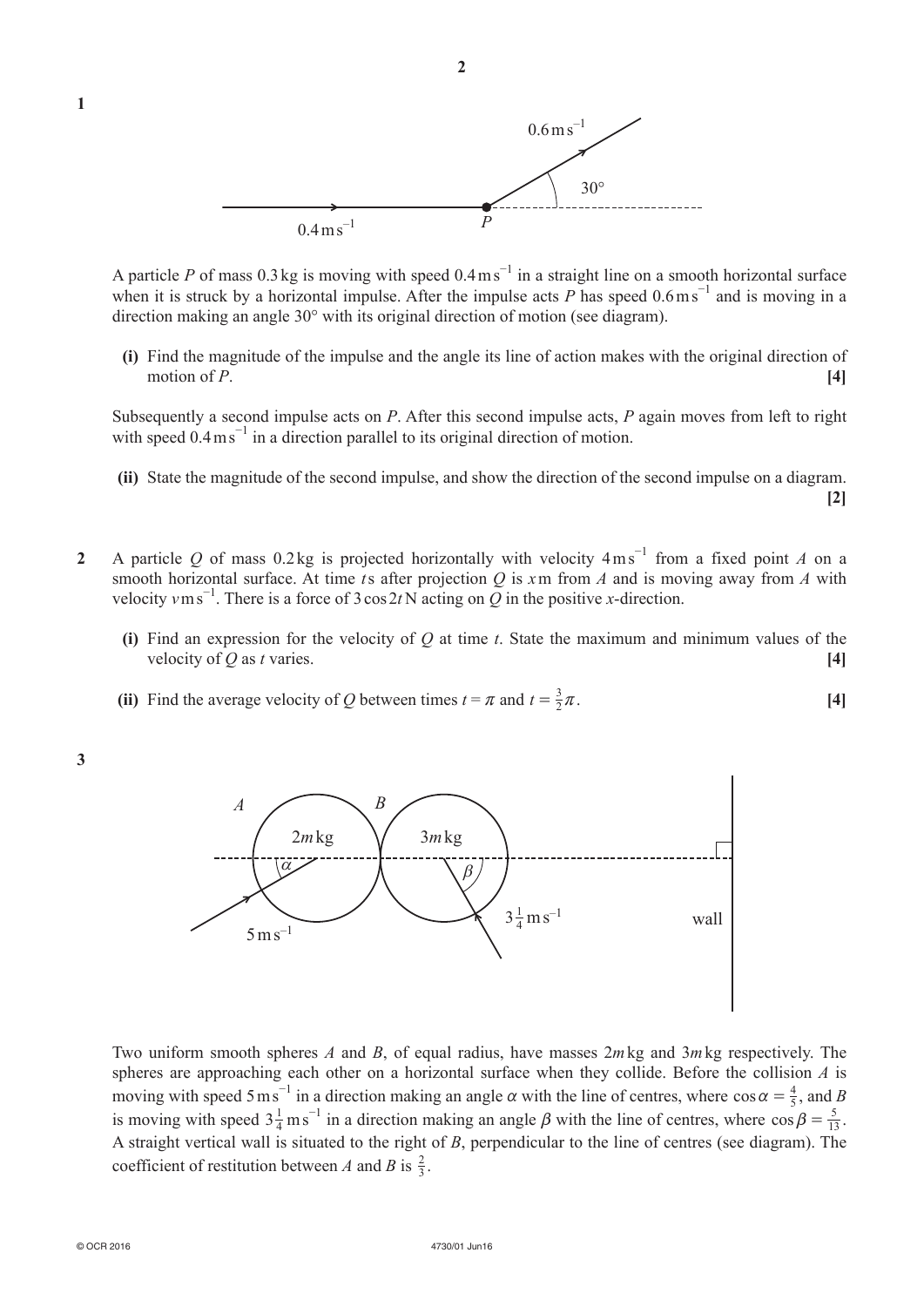**(i)** Find the speed of *A* after the collision. Find also the component of the velocity of *B* along the line of centres after the collision. **[7]** 

*B* subsequently hits the wall.

**(ii)** Explain why *A* and *B* will have a second collision if the coefficient of restitution between *B* and the wall is sufficiently large. Find the set of values of the coefficient of restitution for which this second collision will occur. **[3]**



*A* and *C* are two fixed points, 1.5m apart, on a smooth horizontal plane. A light elastic string of natural length 0.4m and modulus of elasticity 20N has one end fixed to point *A* and the other end fixed to a particle *B*. Another light elastic string of natural length 0.6m and modulus of elasticity 15N has one end fixed to point *C* and the other end fixed to the particle *B*. The particle is released from rest when *ABC* forms a straight line and  $AB = 0.4$  m (see diagram).

Find the greatest kinetic energy of particle *B* in the subsequent motion. **[7]**



**4** 



One end of a light inextensible string of length *a* is attached to a fixed point *O*. A particle *P* of mass *m* is attached to the other end of the string and hangs at rest. *P* is then projected horizontally from this position with speed  $2\sqrt{ag}$ . When the string makes an angle  $\theta$  with the upward vertical *P* has speed *v* (see diagram). The tension in the string is *T*.

**(i)** Find an expression for *T* in terms of *m*, *g* and  $\theta$ , and hence find the height of *P* above its initial level when the string becomes slack. **[6]** 

*P* is now projected horizontally from the same initial position with speed *U*.

**(ii)** Find the set of values of *U* for which the string does not remain taut in the subsequent motion. **[5]**